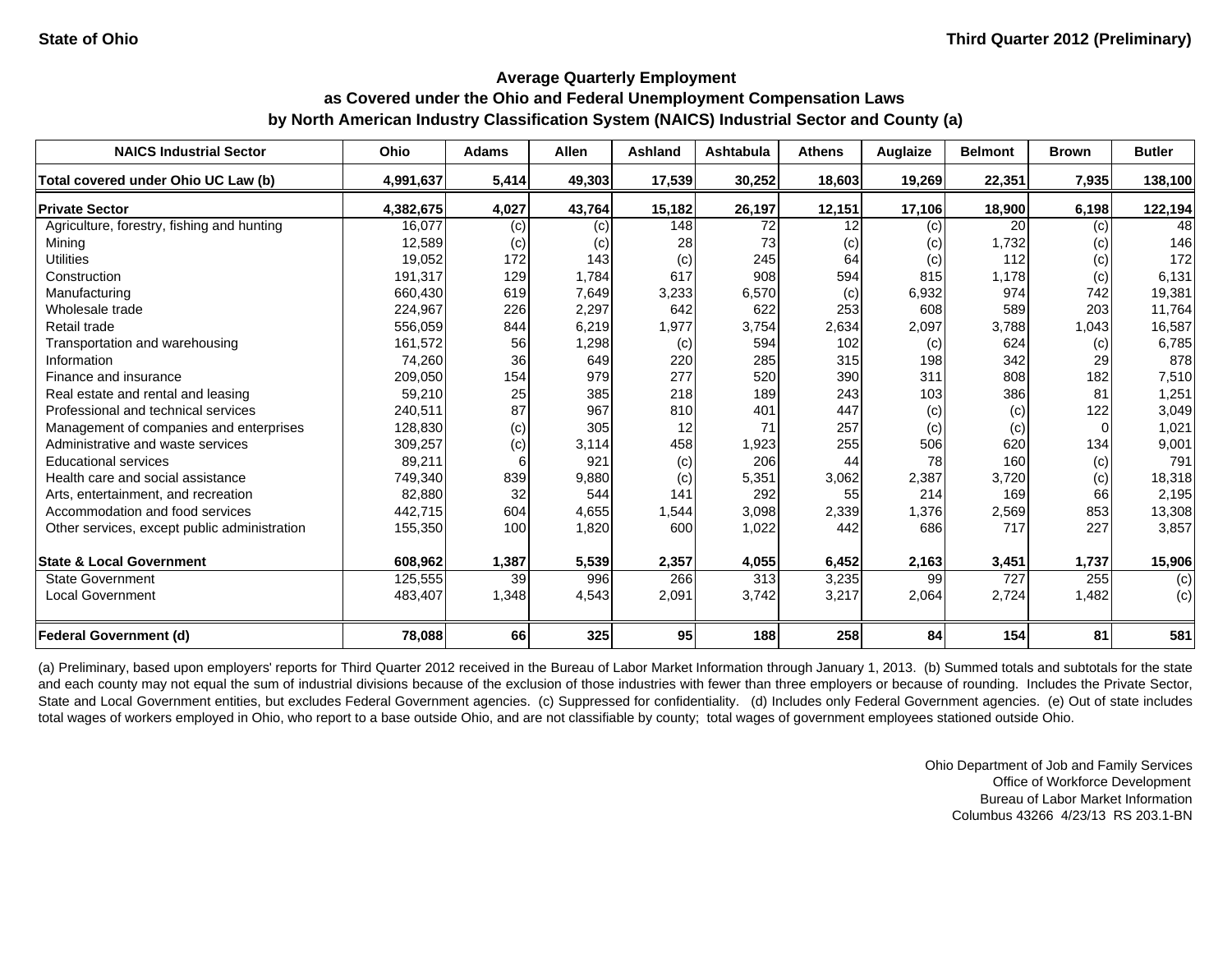| <b>NAICS Industrial Sector</b>               | Carroll  | Champaign | <b>Clark</b> | <b>Clermont</b> | <b>Clinton</b> | Columbiana | <b>Coshocton</b> | <b>Crawford</b> | Cuyahoga | <b>Darke</b> |
|----------------------------------------------|----------|-----------|--------------|-----------------|----------------|------------|------------------|-----------------|----------|--------------|
| Total covered under Ohio UC Law (b)          | 6,003    | 9,625     | 47,583       | 52,997          | 15,259         | 29,835     | 10,370           | 13,717          | 688,495  | 17,839       |
| <b>Private Sector</b>                        | 5,113    | 7,873     | 41,314       | 46,228          | 13,229         | 25,669     | 8,857            | 11.989          | 614.878  | 15,890       |
| Agriculture, forestry, fishing and hunting   | 27       | (c)       | 371          | (c)             | (c)            | 185        | 75               | (c)             | 203      | (c)          |
| Mining                                       | 137      | (c)       | 42           | (C)             | (c)            | 146        | 132              | (c)             | 296      | (c)          |
| <b>Utilities</b>                             | 39       | (c)       | (c)          | 433             | (c)            | 150        | 402              | (c)             | 1,362    | 50           |
| Construction                                 | 403      | 250       | 1,114        | 2,655           | 225            | 979        | 192              | 379             | 20,351   | 991          |
| Manufacturing                                | 1,278    | 2,807     | 6,738        | 5,572           | 3,149          | 5,625      | 2,602            | 3.778           | 70.242   | 4,424        |
| Wholesale trade                              | 133      | 402       | (c)          | 2,072           | (c)            | 987        | 127              | 553             | 33,209   | 702          |
| Retail trade                                 | 848      | 1,068     | 5,499        | 8,921           | 1,553          | 4,161      | 1,257            | 1,313           | 61,928   | 1,916        |
| Transportation and warehousing               | 211      | (c)       | 2,733        | 2,361           | 2,272          | 960        | 295              | (c)             | 19,542   | 1,023        |
| Information                                  | 36       | 85        | 255          | 1,076           | 291            | 130        | 67               | 38              | 12,806   | 122          |
| Finance and insurance                        | 75       | 195       | 2,786        | 2,740           | 465            | 602        | 234              | 587             | 38,536   | 562          |
| Real estate and rental and leasing           | 54       | 77        | 476          | 921             | 158            | 275        | 53               | 88              | 12,849   | 99           |
| Professional and technical services          | 100      | 220       | 858          | 1,975           | 175            | 482        | (c)              | 505             | 43,023   | (c)          |
| Management of companies and enterprises      |          | (c)       | 850          | 415             | 188            | 140        | (c)              | (c)             | 21,679   | (c)          |
| Administrative and waste services            | 111      | (c)       | 2,113        | 2,505           | 437            | 1,466      | 439              | (c)             | 46,332   | 491          |
| <b>Educational services</b>                  | $\Omega$ | (c)       | 633          | 482             | (c)            | 232        | 32               | (c)             | 19,828   | 51           |
| Health care and social assistance            | 695      | (c)       | 7,811        | 5,330           | (c)            | 5,093      | 1,667            | (c)             | 125,507  | 2,458        |
| Arts, entertainment, and recreation          | 143      | 130       | 488          | 897             | 107            | 359        | 158              | 93              | 12,384   | 323          |
| Accommodation and food services              | 577      | 729       | 4,536        | 6,173           | 1,186          | 2,644      | 673              | 1,236           | 53,657   | 988          |
| Other services, except public administration | 244      | 325       | 1,940        | 1,623           | 297            | 1,053      | 242              | 415             | 21,143   | 599          |
| <b>State &amp; Local Government</b>          | 890      | 1,752     | 6,269        | 6,769           | 2,030          | 4,166      | 1,513            | 1,728           | 73,617   | 1,949        |
| <b>State Government</b>                      | 31       | 50        | 167          | 693             | 158            | 314        | 42               | 128             | 4,050    | 38           |
| <b>Local Government</b>                      | 859      | 1,702     | 6,102        | 6,076           | 1,872          | 3,852      | 1,471            | 1,600           | 69,567   | 1,911        |
| <b>Federal Government (d)</b>                | 43       | 70        | 535          | 275             | 128            | 584        | 68               | 82              | 15,974   | 104          |

(a) Preliminary, based upon employers' reports for Third Quarter 2012 received in the Bureau of Labor Market Information through January 1, 2013. (b) Summed totals and subtotals for the state and each county may not equal the sum of industrial divisions because of the exclusion of those industries with fewer than three employers or because of rounding. Includes the Private Sector, State and Local Government entities, but excludes Federal Government agencies. (c) Suppressed for confidentiality. (d) Includes only Federal Government agencies. (e) Out of state includes total wages of workers employed in Ohio, who report to a base outside Ohio, and are not classifiable by county; total wages of government employees stationed outside Ohio.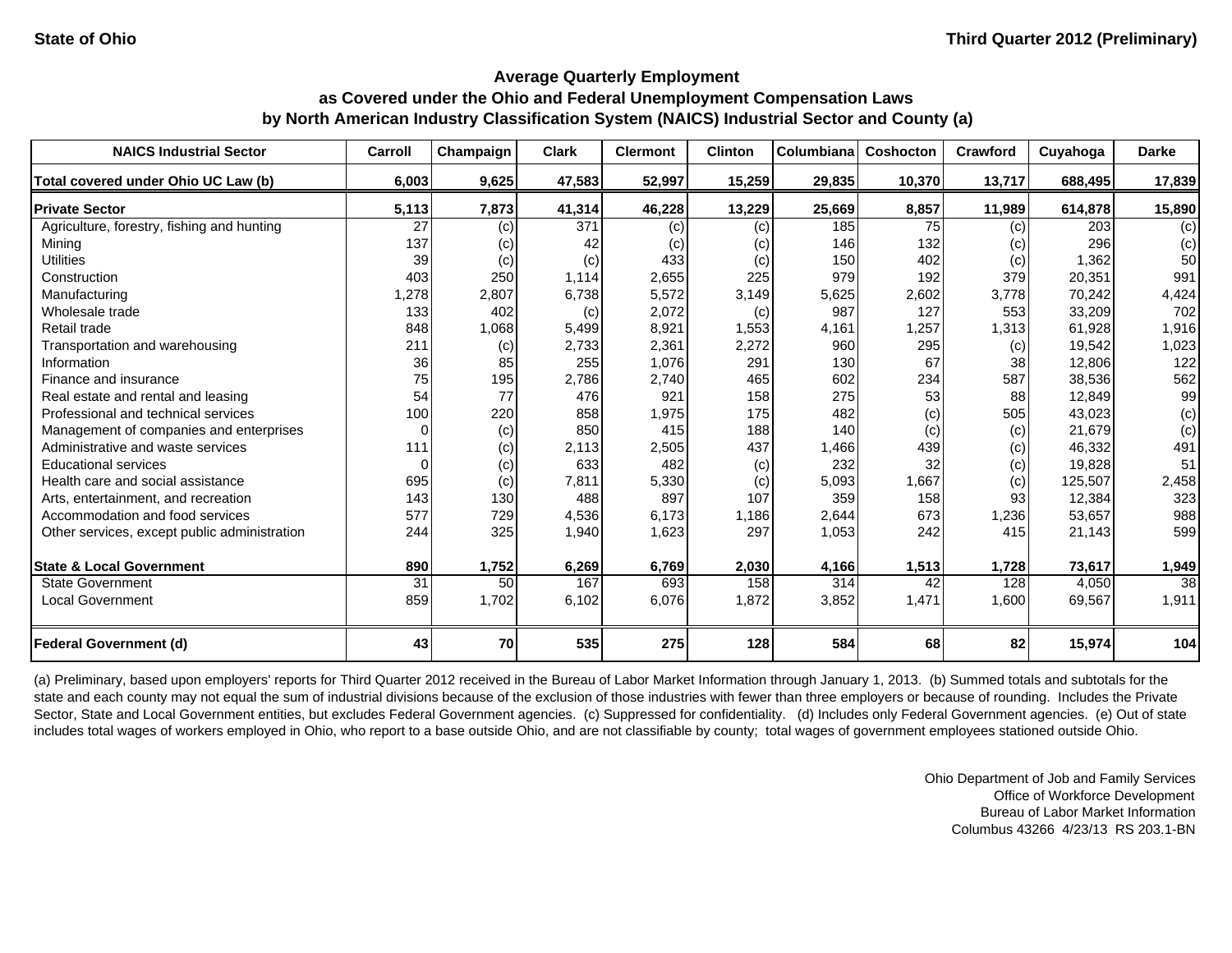| <b>NAICS Industrial Sector</b>               | <b>Defiance</b> | <b>Delaware</b> | Erie   | <b>Fairfield</b> | <b>Fayette</b> | <b>Franklin</b> | <b>Fulton</b> | Gallia | Geauga | Greene |
|----------------------------------------------|-----------------|-----------------|--------|------------------|----------------|-----------------|---------------|--------|--------|--------|
| Total covered under Ohio UC Law (b)          | 15,257          | 80,611          | 38,543 | 39,815           | 10,722         | 657,145         | 17,570        | 10,780 | 32,989 | 53,680 |
| <b>Private Sector</b>                        | 13,409          | 73,347          | 33,872 | 34,111           | 9,144          | 559,919         | 15,220        | 9,030  | 29,216 | 45,158 |
| Agriculture, forestry, fishing and hunting   | 47              | (c)             | (c)    | 47               | 86             | 327             | (c)           | (c)    | (c)    | (c)    |
| Mining                                       |                 | (c)             | (c)    | 42               | $\Omega$       | 329             | (c)           | (c)    | (c)    | (c)    |
| <b>Utilities</b>                             | (c)             | 151             | (c)    | 192              | (c)            | 2,268           | (c)           | 803    | (c)    | (c)    |
| Construction                                 | 406             | 2,677           | 999    | 1,720            | 246            | 20,978          | 719           | 247    | 2,049  | 1,473  |
| Manufacturing                                | 3,622           | 5,794           | 5,810  | 4,408            | 1,407          | 35,044          | 6,087         | 554    | 6,799  | 3,217  |
| Wholesale trade                              | (c)             | 2.419           | 960    | 843              | (c)            | 26,813          | 731           | 138    | 1,822  | 967    |
| Retail trade                                 | 2,316           | 10,647          | 4,563  | 6,570            | 2,477          | 66,517          | 1,648         | 1,435  | 4,239  | 9,532  |
| Transportation and warehousing               | 515             | 2,640           | (c)    | 759              | 1,115          | 33,023          | (c)           | 289    | (c)    | (c)    |
| Information                                  | 228             | 1,289           | 346    | 328              | 41             | 13,715          | 96            | 90     | 157    | 644    |
| Finance and insurance                        | 599             | 5,132           | 627    | 804              | 449            | 45,487          | 315           | 361    | 683    | 1,333  |
| Real estate and rental and leasing           | 72              | 646             | 308    | 375              | 56             | 10,284          | 72            | 51     | 230    | 487    |
| Professional and technical services          | 196             | 5,618           | 473    | 902              | (c)            | 43,329          | (c)           | (c)    | 1,060  | 7,403  |
| Management of companies and enterprises      | 94              | (c)             | 141    | 194              | (c)            | 19,614          | (c)           | (c)    | 88     | 289    |
| Administrative and waste services            | 500             | (c)             | 994    | 3,376            | 248            | 50,576          | 672           | 413    | 1,891  | 2,251  |
| <b>Educational services</b>                  | (c)             | 967             | 317    | 308              | (c)            | 13,003          | (c)           | (c)    | 602    | 1,657  |
| Health care and social assistance            | (c)             | 5,867           | 5,066  | 6,536            | (c)            | 90,962          | (c)           | (c)    | 4,098  | 5,479  |
| Arts, entertainment, and recreation          | 33              | 3,817           | 4,619  | 431              | 131            | 8,951           | 442           | 37     | 710    | 773    |
| Accommodation and food services              | 1,381           | 9,252           | 6,369  | 4,865            | 1,064          | 58,140          | 1,223         | 900    | 2,500  | 7,195  |
| Other services, except public administration | 513             | 2,228           | 865    | 1,410            | 176            | 20,557          | 306           | 327    | 1,345  | 1,296  |
| <b>State &amp; Local Government</b>          | 1,848           | 7,264           | 4,671  | 5,704            | 1,578          | 97,226          | 2,350         | 1,750  | 3,773  | 8,522  |
| State Government                             | 77              | 753             | 1,094  | 730              | 42             | 49,393          | 115           | 456    | 232    | (c)    |
| <b>Local Government</b>                      | 1,771           | 6,511           | 3,577  | 4,974            | 1,536          | 47,833          | 2,235         | 1,294  | 3,541  | (c)    |
| <b>Federal Government (d)</b>                | 91              | 226             | 301    | 236              | 49             | 13,081          | 88            | 88     | 106    | 14,000 |

(a) Preliminary, based upon employers' reports for Third Quarter 2012 received in the Bureau of Labor Market Information through January 1, 2013. (b) Summed totals and subtotals for the state and each county may not equal the sum of industrial divisions because of the exclusion of those industries with fewer than three employers or because of rounding. Includes the Private Sector, State and Local Government entities, but excludes Federal Government agencies. (c) Suppressed for confidentiality. (d) Includes only Federal Government agencies. (e) Out of state includes total wages of workers employed in Ohio, who report to a base outside Ohio, and are not classifiable by county; total wages of government employees stationed outside Ohio.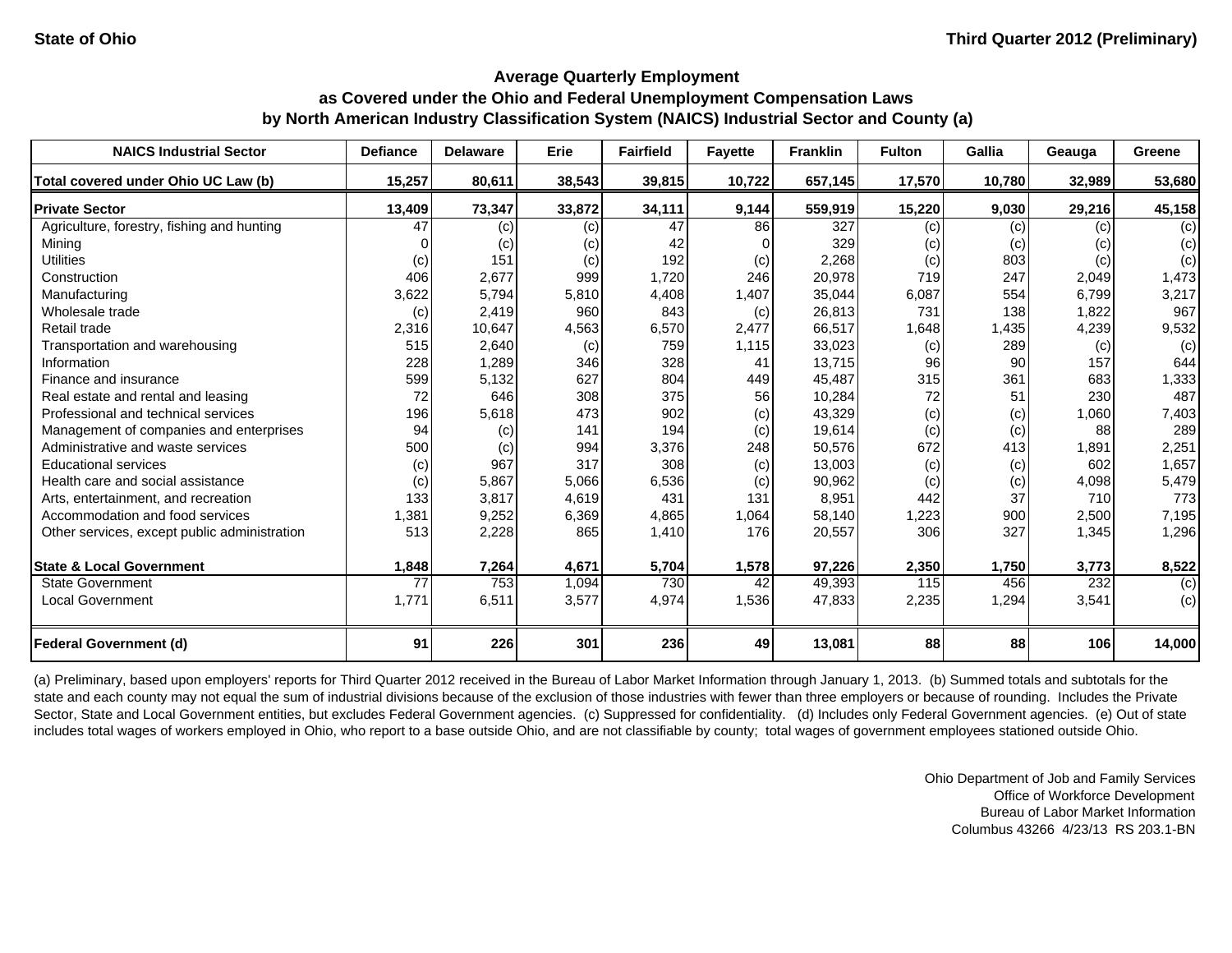| <b>NAICS Industrial Sector</b>               | Guernsey | <b>Hamilton</b> | <b>Hancock</b>   | <b>Hardin</b> | <b>Harrison</b> | Henry  | <b>Highland</b> | <b>Hocking</b> | <b>Holmes</b> | <b>Huron</b> |
|----------------------------------------------|----------|-----------------|------------------|---------------|-----------------|--------|-----------------|----------------|---------------|--------------|
| Total covered under Ohio UC Law (b)          | 14,157   | 483.828         | 41,911           | 7,933         | 3,469           | 11.402 | 10,214          | 6,533          | 18.035        | 21,161       |
| <b>Private Sector</b>                        | 11,973   | 444,225         | 38,788           | 6,499         | 2,791           | 9,449  | 7,910           | 4,851          | 16,526        | 18,789       |
| Agriculture, forestry, fishing and hunting   | (c)      | 145             | 58               | 168           | 15              | (c)    | 28              | (c)            | 186           | 1,249        |
| Minina                                       | (c)      | 121             | (c)              |               | 369             | (c)    | 39              | (c)            | 104           |              |
| <b>Utilities</b>                             | 42       | 1,286           | 85               | 48            | (c)             | (c)    | 70              | 14             | (c)           | (c)          |
| Construction                                 | 669      | 19,686          | (c)              | 138           | 166             | 615    | 275             | 275            | 1,690         | 1,576        |
| Manufacturing                                | 2,902    | 47.693          | 10,801           | 2,012         | 596             | 3,251  | 1,950           | 902            | 6,316         | 5,801        |
| Wholesale trade                              | 300      | 22,712          | 1,347            | 239           | 144             | (c)    | 217             | 59             | 692           | (c)          |
| Retail trade                                 | 1,846    | 43,903          | 4,929            | 880           | 267             | 1,289  | 1,534           | 809            | 2,029         | 2,042        |
| Transportation and warehousing               | 279      | 10,507          | 2,035            | 201           | (c)             | 618    | 118             | 40             | (c)           | 859          |
| Information                                  | 97       | 8,025           | 353              | 61            | (c)             | 112    | 238             | 52             | 78            | 264          |
| Finance and insurance                        | 238      | 25,209          | 571              | 215           | 53              | 287    | 370             | 245            | 378           | 431          |
| Real estate and rental and leasing           | 72       | 6,388           | 377              | 69            | 75              | 68     | 75              | 98             | 46            | 105          |
| Professional and technical services          | 311      | 37.760          | 1,290            | 118           | 52              | (c)    | (c)             | 77             | (c)           | 368          |
| Management of companies and enterprises      | 88       | 31,539          | 642              | 0             | (c)             | (c)    | (c)             |                | (c)           | 53           |
| Administrative and waste services            | 348      | 33,967          | 2,265            | 76            | (c)             | 152    | 325             | 204            | 1,429         | 393          |
| <b>Educational services</b>                  | 53       | 10,672          | 1,026            | (c)           | $\mathbf 0$     | 63     | 32              | 30             | (c)           | 236          |
| Health care and social assistance            | 2,461    | 80,148          | 4,721            | (c)           | 516             | 1,380  | 1,300           | 578            | (c)           | 2,390        |
| Arts, entertainment, and recreation          | 63       | 9,428           | 314              | 99            | 46              | 20     | 51              | 59             | 161           | 199          |
| Accommodation and food services              | 1,620    | 39,683          | 3,931            | 775           | 222             | 551    | 866             | 986            | 1,303         | 1,620        |
| Other services, except public administration | 325      | 15,356          | 1,293            | 196           | (c)             | 438    | 264             | 258            | 255           | 601          |
| <b>State &amp; Local Government</b>          | 2,184    | 39,603          | 3,123            | 1,434         | 678             | 1,953  | 2,304           | 1,682          | 1,509         | 2,372        |
| <b>State Government</b>                      | 561      | 7,817           | $\overline{245}$ | 37            | 44              | 46     | 110             | 355            | 36            | 71           |
| <b>Local Government</b>                      | 1,623    | 31,786          | 2,878            | 1,397         | 634             | 1,907  | 2,194           | 1,327          | 1,473         | 2,301        |
| <b>Federal Government (d)</b>                | 125      | 8,897           | 154              | 72            | 48              | 76     | 99              | 42             | 65            | 134          |

(a) Preliminary, based upon employers' reports for Third Quarter 2012 received in the Bureau of Labor Market Information through January 1, 2013. (b) Summed totals and subtotals for the state and each county may not equal the sum of industrial divisions because of the exclusion of those industries with fewer than three employers or because of rounding. Includes the Private Sector, State and Local Government entities, but excludes Federal Government agencies. (c) Suppressed for confidentiality. (d) Includes only Federal Government agencies. (e) Out of state includes total wages of workers employed in Ohio, who report to a base outside Ohio, and are not classifiable by county; total wages of government employees stationed outside Ohio.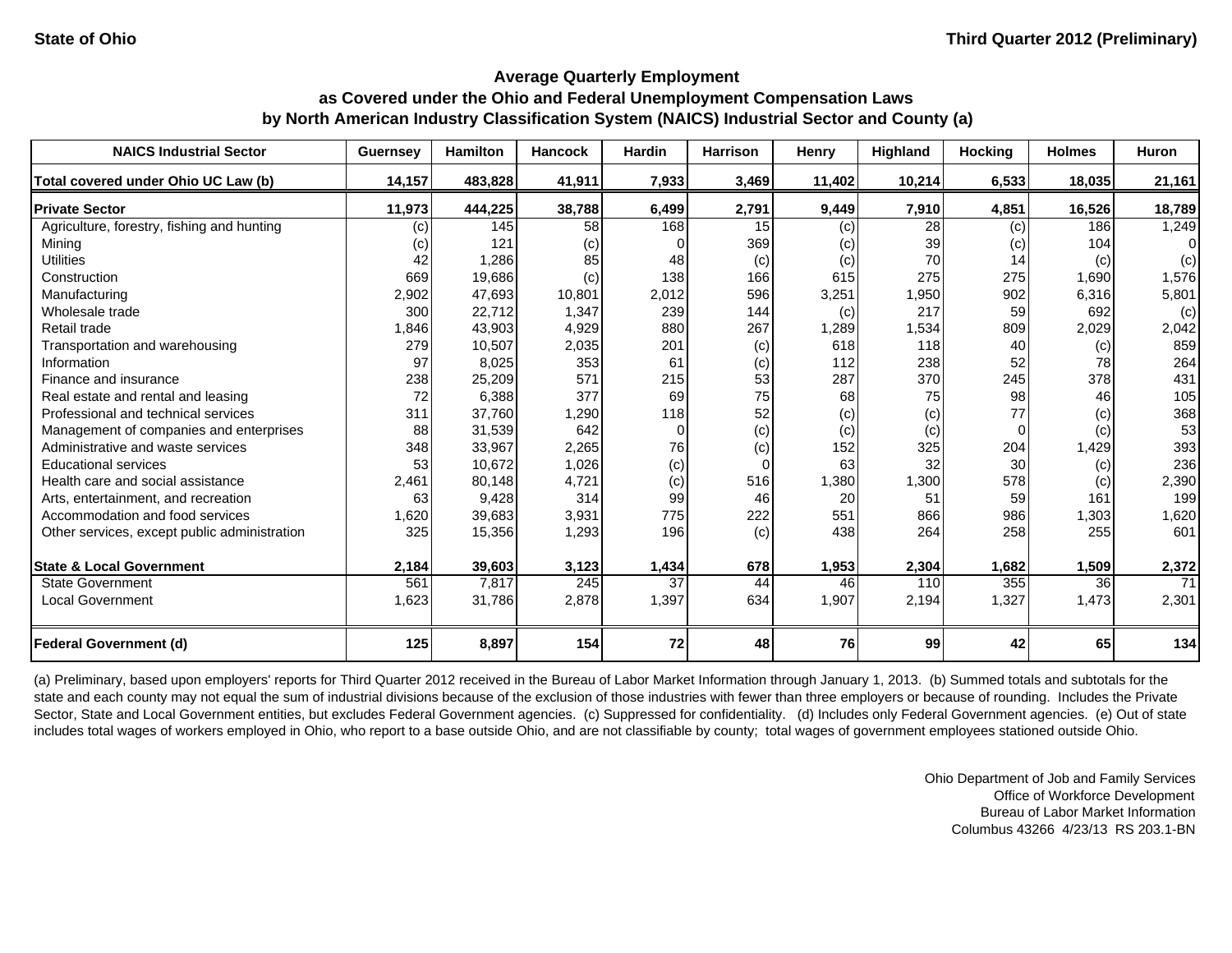| <b>NAICS Industrial Sector</b>               | <b>Jackson</b> | <b>Jefferson</b> | Knox   | Lake   | Lawrence | Licking | Logan  | Lorain | Lucas   | <b>Madison</b> |
|----------------------------------------------|----------------|------------------|--------|--------|----------|---------|--------|--------|---------|----------------|
| Total covered under Ohio UC Law (b)          | 10,516         | 21,403           | 19,093 | 93,907 | 12,141   | 51,959  | 18,189 | 93,470 | 199,537 | 14,166         |
| <b>Private Sector</b>                        | 9,094          | 18,183           | 16,606 | 83,129 | 9,582    | 44,930  | 16,161 | 79,677 | 176.668 | 11,200         |
| Agriculture, forestry, fishing and hunting   | 60             | (c)              | 98     | 928    | $\Omega$ | 438     | 106    | 917    | 233     | 198            |
| Mining                                       | 188            | (c)              | 87     | 220    | 0        | 116     | 30     |        | 129     | 0              |
| <b>Utilities</b>                             | (c)            | 905              | 48     | 1,274  | 96       | 192     | 33     | 349    | 431     | (c)            |
| Construction                                 | 356            | 939              | 657    | 3,897  | 944      | 2,515   | 513    | 4,050  | 9,151   | 432            |
| Manufacturing                                | 3,230          | 1,324            | 4,862  | 20,504 | 595      | 6,311   | 4,982  | 17,029 | 20,817  | 2,810          |
| Wholesale trade                              | 191            | 576              | 420    | 3,466  | 233      | 1,791   | 457    | 2,974  | 6,543   | (c)            |
| Retail trade                                 | 1,405          | 2,940            | 2,103  | 12,725 | 1,974    | 8,112   | 1,688  | 12,660 | 23,831  | 1,821          |
| Transportation and warehousing               | (c)            | 1,168            | 234    | 1,113  | 647      | 1,583   | 1,665  | 1,706  | 6,181   | 1,417          |
| Information                                  | 74             | 529              | 176    | 866    | 63       | 377     | 77     | 720    | 2,667   | 56             |
| Finance and insurance                        | 270            | 396              | 377    | 1,842  | 276      | 2,571   | 284    | 1,983  | 5,375   | 153            |
| Real estate and rental and leasing           | 58             | 266              | 113    | 838    | 100      | 403     | 155    | 824    | 2,209   | 75             |
| Professional and technical services          | 99             | 341              | 320    | 2,775  | 180      | 1,884   | 586    | 2,131  | 8,836   | 600            |
| Management of companies and enterprises      | 42             | 23               | 107    | 1,092  | 48       | 1,030   | 89     | 1,538  | 4,280   | (c)            |
| Administrative and waste services            | 568            | 865              | 538    | 4,763  | 313      | 2,524   | 1,561  | 4,804  | 13,327  | (c)            |
| <b>Educational services</b>                  | 33             | (c)              | 1,190  | 1,801  | 71       | 790     | 45     | 2,374  | 3.742   | (c)            |
| Health care and social assistance            | 1,227          | (c)              | 3,034  | 11,493 | 2,511    | 6,551   | 1,920  | 12,898 | 38,473  | (c)            |
| Arts, entertainment, and recreation          | 26             | 327              | 172    | 1,256  | 31       | 769     | 113    | 1,345  | 4,661   | 46             |
| Accommodation and food services              | 864            | 1,738            | 1,550  | 9,160  | 1,181    | 5,480   | 1,305  | 8,325  | 19,143  | 1,117          |
| Other services, except public administration | 271            | 662              | 520    | 3,116  | 318      | 1,491   | 548    | 3,043  | 6,639   | 189            |
| <b>State &amp; Local Government</b>          | 1,422          | 3,220            | 2,487  | 10,778 | 2,559    | 7,029   | 2,028  | 13,793 | 22,869  | 2,966          |
| <b>State Government</b>                      | 143            | 70               | 350    | 103    | 257      | 785     | 90     | 1,095  | 6,989   | 1,284          |
| <b>Local Government</b>                      | 1,279          | 3,150            | 2,137  | 10,675 | 2,302    | 6,244   | 1,938  | 12,698 | 15,880  | 1,682          |
| <b>Federal Government (d)</b>                | 68             | 194              | 107    | 432    | 130      | 413     | 122    | 1,109  | 1,967   | 70             |

(a) Preliminary, based upon employers' reports for Third Quarter 2012 received in the Bureau of Labor Market Information through January 1, 2013. (b) Summed totals and subtotals for the state and each county may not equal the sum of industrial divisions because of the exclusion of those industries with fewer than three employers or because of rounding. Includes the Private Sector, State and Local Government entities, but excludes Federal Government agencies. (c) Suppressed for confidentiality. (d) Includes only Federal Government agencies. (e) Out of state includes total wages of workers employed in Ohio, who report to a base outside Ohio, and are not classifiable by county; total wages of government employees stationed outside Ohio.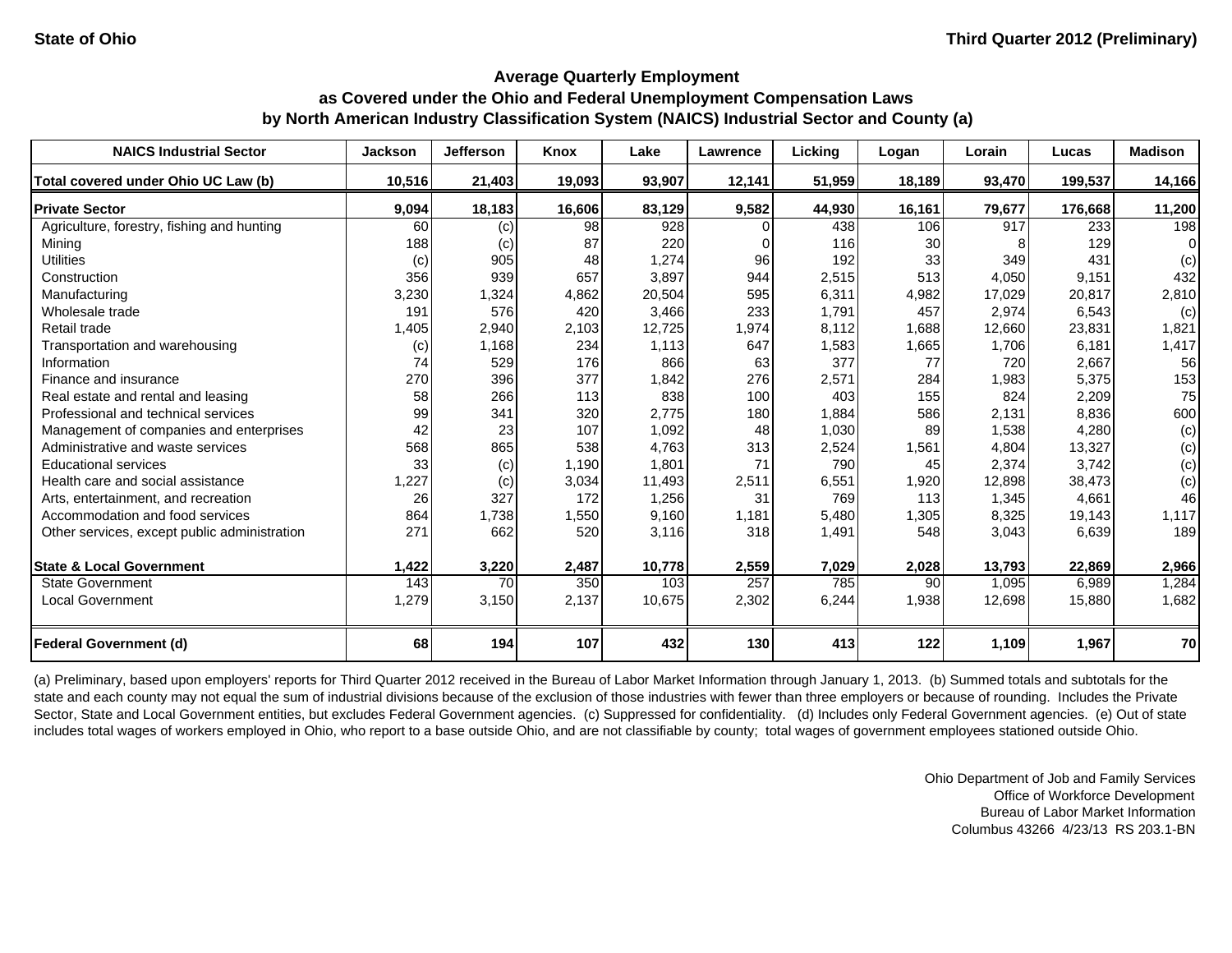| <b>NAICS Industrial Sector</b>               | <b>Mahoning</b> | <b>Marion</b> | <b>Medina</b> | <b>Meigs</b> | <b>Mercer</b> | Miami  | <b>Monroe</b> | Montgomery | Morgan | <b>Morrow</b> |
|----------------------------------------------|-----------------|---------------|---------------|--------------|---------------|--------|---------------|------------|--------|---------------|
| Total covered under Ohio UC Law (b)          | 96.326          | 23,899        | 58,529        | 3,560        | 18,107        | 38,958 | 3,708         | 238,611    | 2,492  | 4,872         |
| <b>Private Sector</b>                        | 85,114          | 20,388        | 52,242        | 2,540        | 15,616        | 34,584 | 2,966         | 212,542    | 1,872  | 3,394         |
| Agriculture, forestry, fishing and hunting   | 190             | (c)           | 208           | 100          | (c)           | (c)    | (c)           | 203        | (c)    | (c)           |
| Mining                                       | 206             | (c)           | 34            | 251          | (c)           | (c)    | 105           | 29         | (c)    | (c)           |
| <b>Utilities</b>                             | 361             | 106           | (c)           | (c)          | (c)           | (c)    | 29            | 962        | (c)    | (c)           |
| Construction                                 | 4,641           | 623           | 3,440         | 235          | 875           | 1,653  | 189           | 7,862      | 65     | 241           |
| Manufacturing                                | 9,188           | 5,899         | 8,930         | 140          | 5,682         | 9,906  | (c)           | 25,637     | 520    | 855           |
| Wholesale trade                              | 4,358           | 702           | 2,848         | 37           | (c)           | 1,934  | 75            | 8,871      | (c)    | 123           |
| Retail trade                                 | 12,430          | 2,705         | 8,692         | 565          | 1,987         | 4,614  | 395           | 23,822     | 281    | 558           |
| Transportation and warehousing               | 3,365           | 544           | (c)           | (c)          | 951           | (c)    | 205           | 7,197      | (c)    | (c)           |
| Information                                  | 1,184           | 730           | 315           | (c)          | 178           | 154    | (c)           | 7,635      | 26     | 21            |
| Finance and insurance                        | 2,310           | 365           | 1,045         | 122          | 617           | 746    | (c)           | 10,016     | 80     | 85            |
| Real estate and rental and leasing           | 879             | 266           | 742           | 12           | 93            | 284    | (c)           | 3,021      | 20     | 35            |
| Professional and technical services          | 2,825           | 272           | 2,045         | (c)          | (c)           | (c)    | (c)           | 12,051     | (c)    | (c)           |
| Management of companies and enterprises      | 1,209           | 131           | 2,956         | (c)          | (c)           | (c)    | U             | 4,105      | (c)    | (c)           |
| Administrative and waste services            | 8,991           | 1,031         | 2,904         | 83           | 343           | 2,218  | 68            | 15,656     | 80     | 82            |
| <b>Educational services</b>                  | 1,026           | 103           | 389           | (c)          | (c)           | 126    | (c)           | 6,307      |        | 0             |
| Health care and social assistance            | 17,963          | 4,015         | 6,945         | (c)          | (c)           | 4,134  | (c)           | 46,578     | 365    | 590           |
| Arts, entertainment, and recreation          | 1,329           | 155           | 1,062         | (c)          | 95            | 353    |               | 2,940      | (c)    | 72            |
| Accommodation and food services              | 9,574           | 1,902         | 5,388         | (c)          | 1,248         | 3,758  | 141           | 22,283     | (c)    | 439           |
| Other services, except public administration | 3,085           | 701           | 1,562         | (c)          | 605           | 1,266  | 146           | 7,367      | 45     | 109           |
| <b>State &amp; Local Government</b>          | 11,212          | 3,511         | 6,287         | 1,020        | 2,491         | 4,374  | 742           | 26,069     | 620    | 1,478         |
| <b>State Government</b>                      | 2,666           | 676           | 109           | 38           | 137           | 127    | 31            | 1,339      | 58     | 73            |
| <b>Local Government</b>                      | 8,546           | 2,835         | 6,178         | 982          | 2,354         | 4,247  | 711           | 24,730     | 562    | 1,405         |
| <b>Federal Government (d)</b>                | 1,277           | 116           | 304           | 72           | 98            | 184    | 48            | 4,147      | 35     | 50            |

(a) Preliminary, based upon employers' reports for Third Quarter 2012 received in the Bureau of Labor Market Information through January 1, 2013. (b) Summed totals and subtotals for the state and each county may not equal the sum of industrial divisions because of the exclusion of those industries with fewer than three employers or because of rounding. Includes the Private Sector, State and Local Government entities, but excludes Federal Government agencies. (c) Suppressed for confidentiality. (d) Includes only Federal Government agencies. (e) Out of state includes total wages of workers employed in Ohio, who report to a base outside Ohio, and are not classifiable by county; total wages of government employees stationed outside Ohio.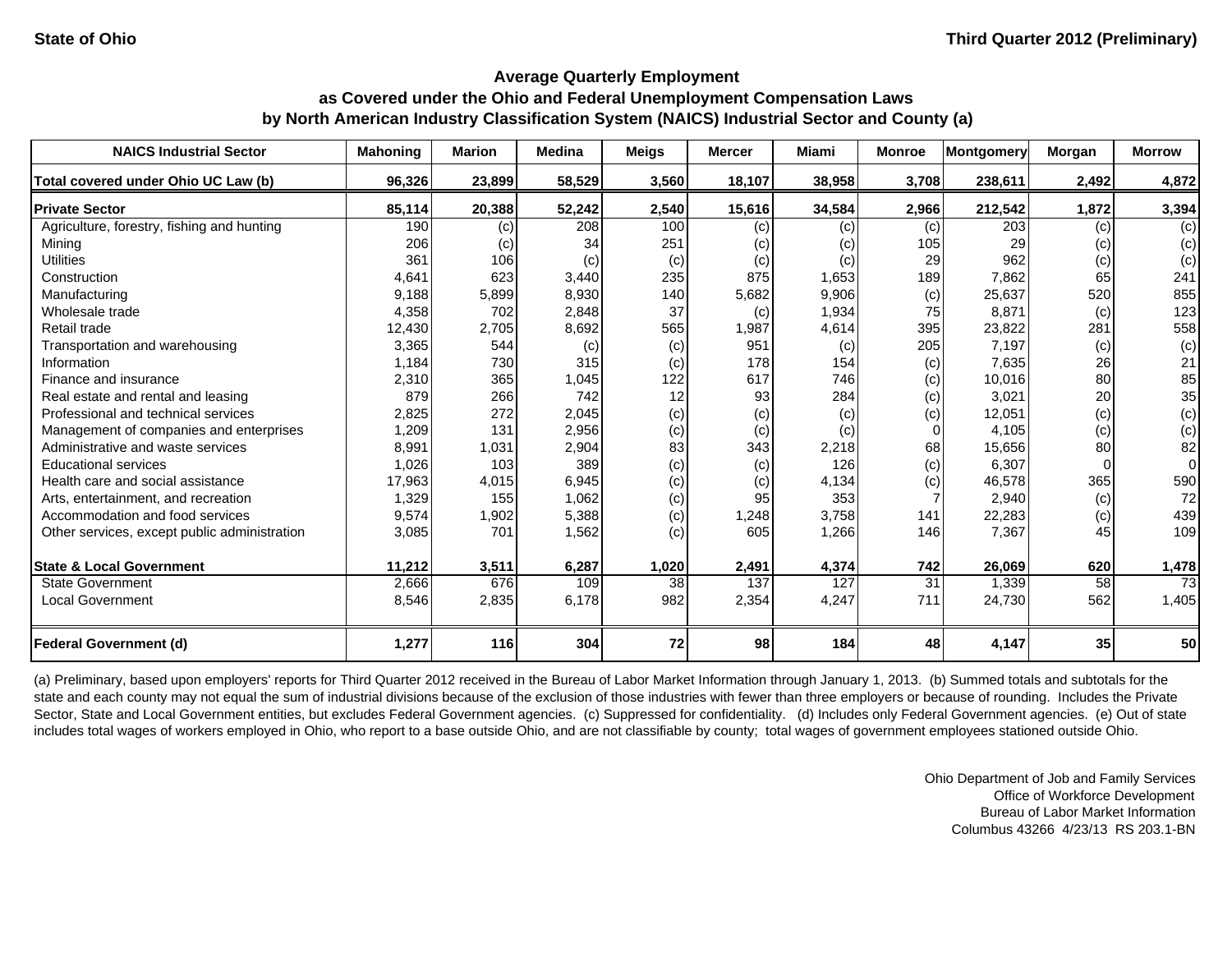| <b>NAICS Industrial Sector</b>               | <b>Muskingum</b> | <b>Noble</b> | <b>Ottawa</b> | Paulding | Perry | Pickaway | <b>Pike</b> | Portage | <b>Preble</b> | <b>Putnam</b> |
|----------------------------------------------|------------------|--------------|---------------|----------|-------|----------|-------------|---------|---------------|---------------|
| Total covered under Ohio UC Law (b)          | 32,163           | 2,883        | 14,957        | 4,713    | 5,547 | 13,347   | 8,505       | 40,725  | 10,176        | 11,278        |
| <b>Private Sector</b>                        | 27,500           | 1,960        | 12,989        | 3,658    | 4,047 | 9,730    | 7,197       | 40,725  | 8,437         | 9,691         |
| Agriculture, forestry, fishing and hunting   | 26               | (c)          | (c)           | 445      | (c)   | (c)      | (c)         | 136     | (c)           | (c)           |
| Mining                                       | 468              | (c)          | (c)           | 15       | (c)   | (c)      | (c)         | 189     | (c)           | (c)           |
| <b>Utilities</b>                             | 210              | 13           | (c)           | (c)      | 29    | 31       | (c)         | (c)     | (c)           | (c)           |
| Construction                                 | 1,001            | 146          | 474           | 138      | 420   | 592      | 507         | 1,907   | 277           | 925           |
| Manufacturing                                | 3,088            | 194          | 2,220         | 1,284    | 735   | 2,534    | 1,737       | 10,362  | 2,665         | 3,132         |
| Wholesale trade                              | 745              | 120          | (c)           | 199      | 86    | 346      | 194         | 2,944   | 297           | 427           |
| Retail trade                                 | 4,681            | 266          | 1,679         | 426      | 703   | 1,469    | 950         | 6,265   | 1,468         | 1,126         |
| Transportation and warehousing               | 1,337            | 85           | 473           | (c)      | 50    | 288      | (c)         | (c)     | (c)           | (c)           |
| Information                                  | 519              | 13           | 80            | 21       | 28    | 43       | 31          | 294     | 28            | 50            |
| Finance and insurance                        | 774              | 95           | 310           | 97       | 151   | 285      | 199         | 745     | 232           | 328           |
| Real estate and rental and leasing           | 208              |              | 147           | 18       | 21    | 96       | 31          | 566     | 75            | 29            |
| Professional and technical services          | 526              | 49           | (c)           | 45       | (c)   | (c)      | 252         | 1,410   | (c)           | 167           |
| Management of companies and enterprises      | 118              | (c)          | (c)           | $\Omega$ | (c)   | (c)      | $\Omega$    | 889     | (c)           | 0             |
| Administrative and waste services            | 1,304            | (c)          | 218           | 68       | 119   | 475      | 638         | 1,528   | 391           | 454           |
| <b>Educational services</b>                  | 654              |              | 49            | (c)      | (c)   |          | (c)         | 629     | (c)           | 112           |
| Health care and social assistance            | 6.773            | 415          | 1,631         | (c)      | (c)   | 1,713    | (c)         | 3,969   | (c)           | 1,000         |
| Arts, entertainment, and recreation          | 472              | (c)          | 861           | (c)      | 38    | 157      | (c)         | 1,171   | 62            | 104           |
| Accommodation and food services              | 3,254            | (c)          | 2,697         | (c)      | 395   | 1,051    | (c)         | 5,044   | 915           | 845           |
| Other services, except public administration | 1,342            | 67           | 396           | 102      | 151   | 277      | 149         | 1,503   | 309           | 437           |
| <b>State &amp; Local Government</b>          | 4,663            | 923          | 1,968         | 1,055    | 1,500 | 3,617    | 1,308       | (c)     | 1,739         | 1,587         |
| <b>State Government</b>                      | 312              | 483          | 176           | 31       | 37    | 1,339    | 88          | (c)     | 88            | 38            |
| Local Government                             | 4,351            | 440          | 1,792         | 1,024    | 1,463 | 2,278    | 1,220       | (c)     | 1,651         | 1,549         |
| <b>Federal Government (d)</b>                | 229              | 25           | 188           | 46       | 61    | 88       | 76          | 296     | 77            | 71            |

(a) Preliminary, based upon employers' reports for Third Quarter 2012 received in the Bureau of Labor Market Information through January 1, 2013. (b) Summed totals and subtotals for the state and each county may not equal the sum of industrial divisions because of the exclusion of those industries with fewer than three employers or because of rounding. Includes the Private Sector, State and Local Government entities, but excludes Federal Government agencies. (c) Suppressed for confidentiality. (d) Includes only Federal Government agencies. (e) Out of state includes total wages of workers employed in Ohio, who report to a base outside Ohio, and are not classifiable by county; total wages of government employees stationed outside Ohio.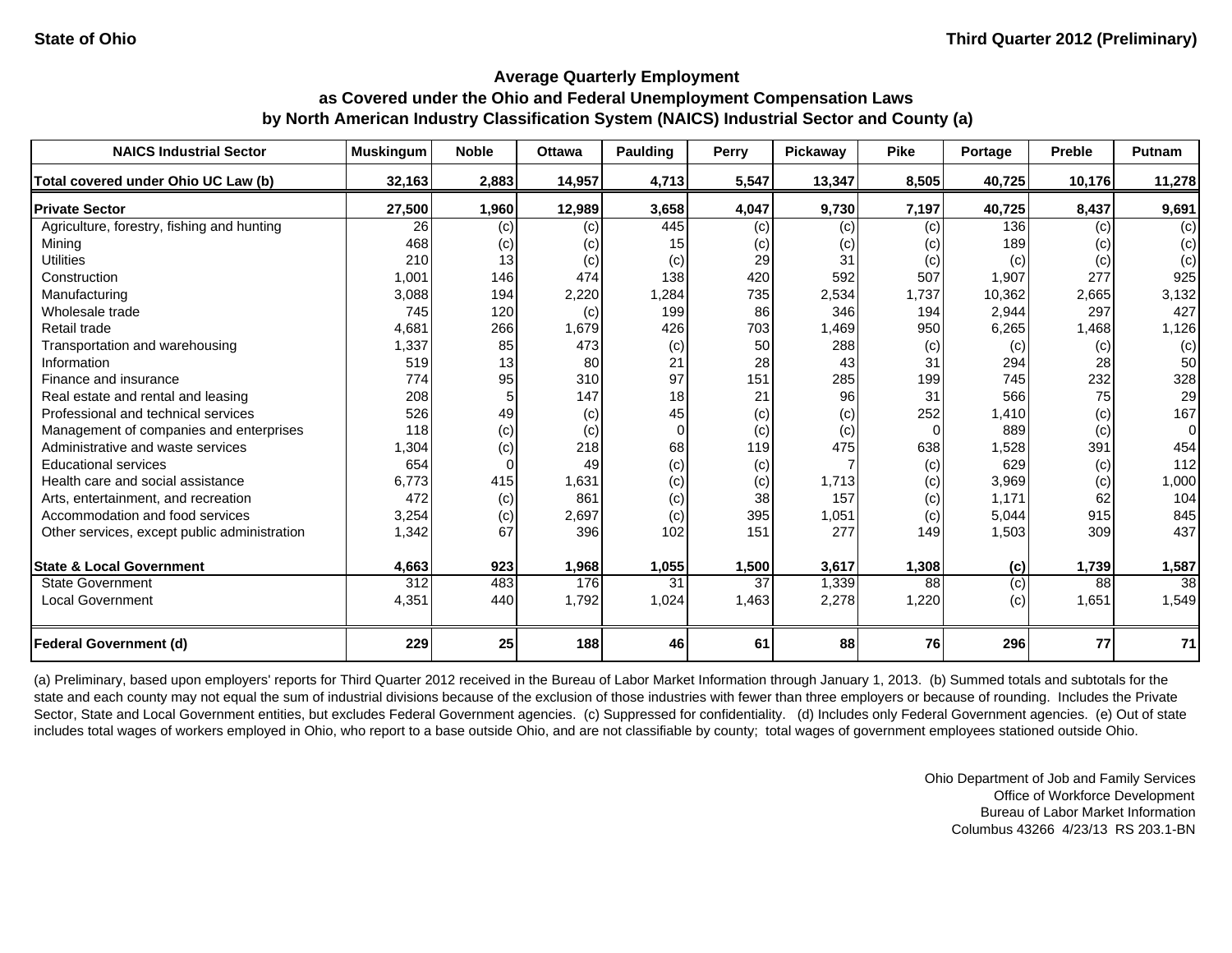| <b>NAICS Industrial Sector</b>               | <b>Richland</b> | <b>Ross</b> | <b>Sandusky</b> | <b>Scioto</b> | <b>Seneca</b> | <b>Shelby</b> | <b>Stark</b> | <b>Summit</b> | <b>Trumbull</b> | <b>Tuscarawas</b> |
|----------------------------------------------|-----------------|-------------|-----------------|---------------|---------------|---------------|--------------|---------------|-----------------|-------------------|
| Total covered under Ohio UC Law (b)          | 50,085          | 25,213      | 25,882          | 22,960        | 18,579        | 25,804        | 153,420      | 254,399       | 69,554          | 35,081            |
| <b>Private Sector</b>                        | 43,231          | 20,779      | 22,870          | 18,550        | 16,030        | 23,454        | 136,595      | 228,506       | 61,013          | 30,550            |
| Agriculture, forestry, fishing and hunting   | 131             | 76          | (c)             | (c)           | 174           | 102           | 371          | 115           | 111             | 151               |
| Mining                                       | 18              | 23          | (c)             | (c)           | 130           |               | 478          | 52            | 53              | 501               |
| <b>Utilities</b>                             | (c)             | 174         | 57              | 103           | 107           | (c)           | 629          | 998           | 125             | 78                |
| Construction                                 | 2,003           | 701         | 1,000           | 798           | 1,118         | 1,447         | 6,805        | 9,628         | 3,111           | 1,251             |
| Manufacturing                                | 9,378           | 4,487       | 8,329           | 1,520         | 3,697         | 10,740        | 25,811       | 29,689        | 13,014          | 7,539             |
| Wholesale trade                              | 1,748           | 535         | 570             | 319           | 627           | 1,453         | 6,169        | 13,474        | 2,038           | 1,578             |
| Retail trade                                 | 6,814           | 3,762       | 2,621           | 2,927         | 2,158         | 1,958         | 19,047       | 29,095        | 9,766           | 4,376             |
| Transportation and warehousing               | (c)             | 618         | 621             | 524           | 573           | (c)           | 2,741        | 7,704         | 2,176           | 942               |
| Information                                  | 920             | 384         | 149             | 192           | 235           | 130           | 1,650        | 3,319         | 532             | 289               |
| Finance and insurance                        | 1,094           | 482         | 483             | 487           | 481           | 361           | 5,722        | 8,696         | 1,450           | 696               |
| Real estate and rental and leasing           | 389             | 144         | 327             | 241           | 56            | 107           | 1,435        | 2,552         | 982             | 298               |
| Professional and technical services          | 950             | 376         | 339             | 576           | 329           | (c)           | 4,174        | 13,015        | 1,446           | 834               |
| Management of companies and enterprises      | 53              | 226         | 198             | 44            | 267           | (c)           | 1,305        | 14,504        | 881             | 109               |
| Administrative and waste services            | 4,014           | 907         | 1,106           | 700           | 426           | 1,801         | 7,587        | 16,685        | 4,217           | 1,637             |
| <b>Educational services</b>                  | 468             | 157         | (c)             | 253           | 848           | (c)           | 2,703        | 3,565         | 443             | 174               |
| Health care and social assistance            | 7,505           | 4,361       | (c)             | 6,711         | 2,386         | (c)           | 27,680       | 42,115        | 10,894          | 5,094             |
| Arts, entertainment, and recreation          | 615             | 260         | 417             | 73            | 180           | 107           | 1,968        | 4,069         | 995             | 465               |
| Accommodation and food services              | 4,593           | 2,537       | 2,059           | 2,522         | 1,616         | 1,374         | 14,726       | 21,009        | 6,609           | 3,446             |
| Other services, except public administration | 1,403           | 570         | 749             | 517           | 621           | 584           | 5,597        | 8,224         | 2,169           | 1,093             |
| <b>State &amp; Local Government</b>          | 6,854           | 4,434       | 3,012           | 4,410         | 2,549         | 2,350         | 16,825       | 25,893        | 8,541           | 4,531             |
| <b>State Government</b>                      | 1,410           | 1,517       | 108             | 1,384         | 335           | 285           | 1,446        | 5,135         | 706             | 470               |
| <b>Local Government</b>                      | 5,444           | 2,917       | 2,904           | 3,026         | 2,214         | 2,065         | 15,379       | 20,758        | 7,835           | 4,061             |
| <b>Federal Government (d)</b>                | 606             | 1,606       | 108             | 177           | 115           | 78            | 1,037        | 1,949         | 513             | 237               |

(a) Preliminary, based upon employers' reports for Third Quarter 2012 received in the Bureau of Labor Market Information through January 1, 2013. (b) Summed totals and subtotals for the state and each county may not equal the sum of industrial divisions because of the exclusion of those industries with fewer than three employers or because of rounding. Includes the Private Sector, State and Local Government entities, but excludes Federal Government agencies. (c) Suppressed for confidentiality. (d) Includes only Federal Government agencies. (e) Out of state includes total wages of workers employed in Ohio, who report to a base outside Ohio, and are not classifiable by county; total wages of government employees stationed outside Ohio.